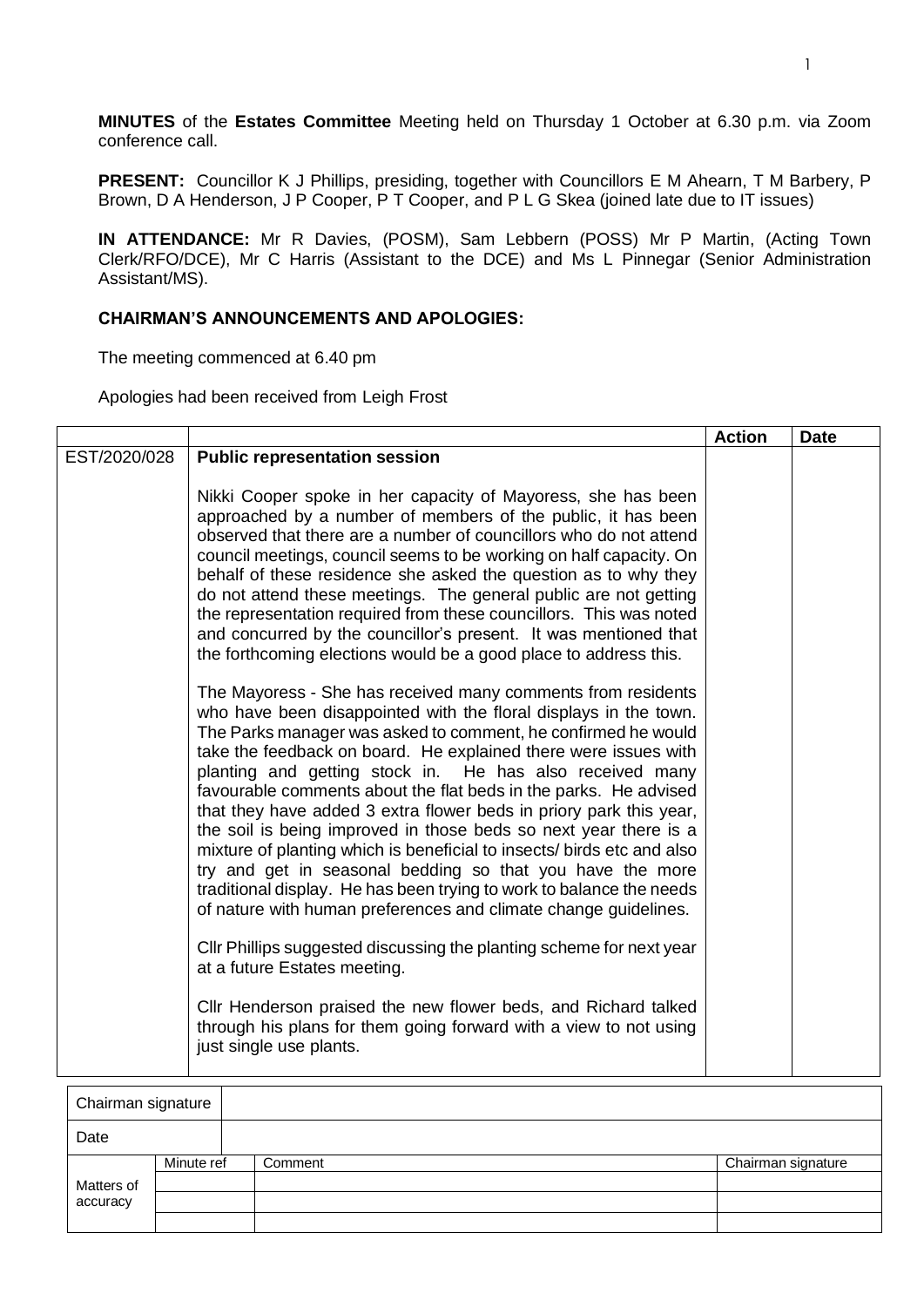|              | Cllr Ahearn asked that more priority be given to displays on Mount<br>Folly.                                                                                                                                                                                                                                                                                                                                                                                                                                                                                                                                                                                                                                                                                                                                                                                                                                                                                                                                                                                                                                                                                                                     |  |
|--------------|--------------------------------------------------------------------------------------------------------------------------------------------------------------------------------------------------------------------------------------------------------------------------------------------------------------------------------------------------------------------------------------------------------------------------------------------------------------------------------------------------------------------------------------------------------------------------------------------------------------------------------------------------------------------------------------------------------------------------------------------------------------------------------------------------------------------------------------------------------------------------------------------------------------------------------------------------------------------------------------------------------------------------------------------------------------------------------------------------------------------------------------------------------------------------------------------------|--|
|              | Cllr Bassett praised displays in Priory Park.                                                                                                                                                                                                                                                                                                                                                                                                                                                                                                                                                                                                                                                                                                                                                                                                                                                                                                                                                                                                                                                                                                                                                    |  |
| EST/2020/030 | To consider and agree the Hutton and Rostron roof inspection<br>and associated costs                                                                                                                                                                                                                                                                                                                                                                                                                                                                                                                                                                                                                                                                                                                                                                                                                                                                                                                                                                                                                                                                                                             |  |
|              | POSM - inspection and maintenance of the Shire Hall damp<br>sensors back in January were at a cost of £3850. Hutton &<br>Rostrom also started a woodwork survey as there were concerns<br>there was wood worm in the oak beams of the roof. They are now<br>hoping to come back down in the next few weeks to finish the<br>woodworm survey and conduct a further maintenance survey at the<br>same time, combing to save travelling and accommodation costs,<br>at a charge of £2700 which is a reduction on last year and the year<br>before. The costs vary due to the work involved. He recommends<br>we finish the woodworm survey and get the system serviced and<br>whilst they are down here they can teach a few members of staff to<br>operate the curator computer system that is involved with these<br>They could also do some gutter clearance and<br>sensors.<br>maintenance whilst here. We can then continue with looking into a<br>potential different system that will hopefully save some costs in the<br>future. That work was started back in January, but he believes due<br>to staffing levels and officer sickness that particular project has<br>been put to one side. |  |
|              | CIIr Phillips queried the minutes of November 2019 authorising<br>work and POSM confirmed this was the work carried out in Jan<br>2020.                                                                                                                                                                                                                                                                                                                                                                                                                                                                                                                                                                                                                                                                                                                                                                                                                                                                                                                                                                                                                                                          |  |
|              | Discussions took place regarding the partial survey, and the merits<br>of the current provider who have maintained the building for many<br>years and have a good reputation in the industry. It was mentioned<br>that there are a lot of unqualified operators out there and care would<br>be need in seeking alternative providers. Mr Hammond was asked<br>his opinion and he recommended that we engage the present<br>supplies to do the routine maintenance, then seek to tender future<br>work as part of the Health and Safety working party.                                                                                                                                                                                                                                                                                                                                                                                                                                                                                                                                                                                                                                            |  |
|              | It was RESOLVED<br>To engage Hutton and Rostrom to do the routine maintenance and<br>investigation as quoted £2700                                                                                                                                                                                                                                                                                                                                                                                                                                                                                                                                                                                                                                                                                                                                                                                                                                                                                                                                                                                                                                                                               |  |
| EST/2020/031 | To consider the latest update regarding the management<br>proposals in respect of the Burgess plots                                                                                                                                                                                                                                                                                                                                                                                                                                                                                                                                                                                                                                                                                                                                                                                                                                                                                                                                                                                                                                                                                              |  |
|              | POSM – letter sent to CC by The Clerk to confirm BTC interest in<br>managing the land, team of councillors have been nominated to                                                                                                                                                                                                                                                                                                                                                                                                                                                                                                                                                                                                                                                                                                                                                                                                                                                                                                                                                                                                                                                                |  |

| Chairman signature |            |         |                    |
|--------------------|------------|---------|--------------------|
| Date               |            |         |                    |
|                    | Minute ref | Comment | Chairman signature |
| Matters of         |            |         |                    |
| accuracy           |            |         |                    |
|                    |            |         |                    |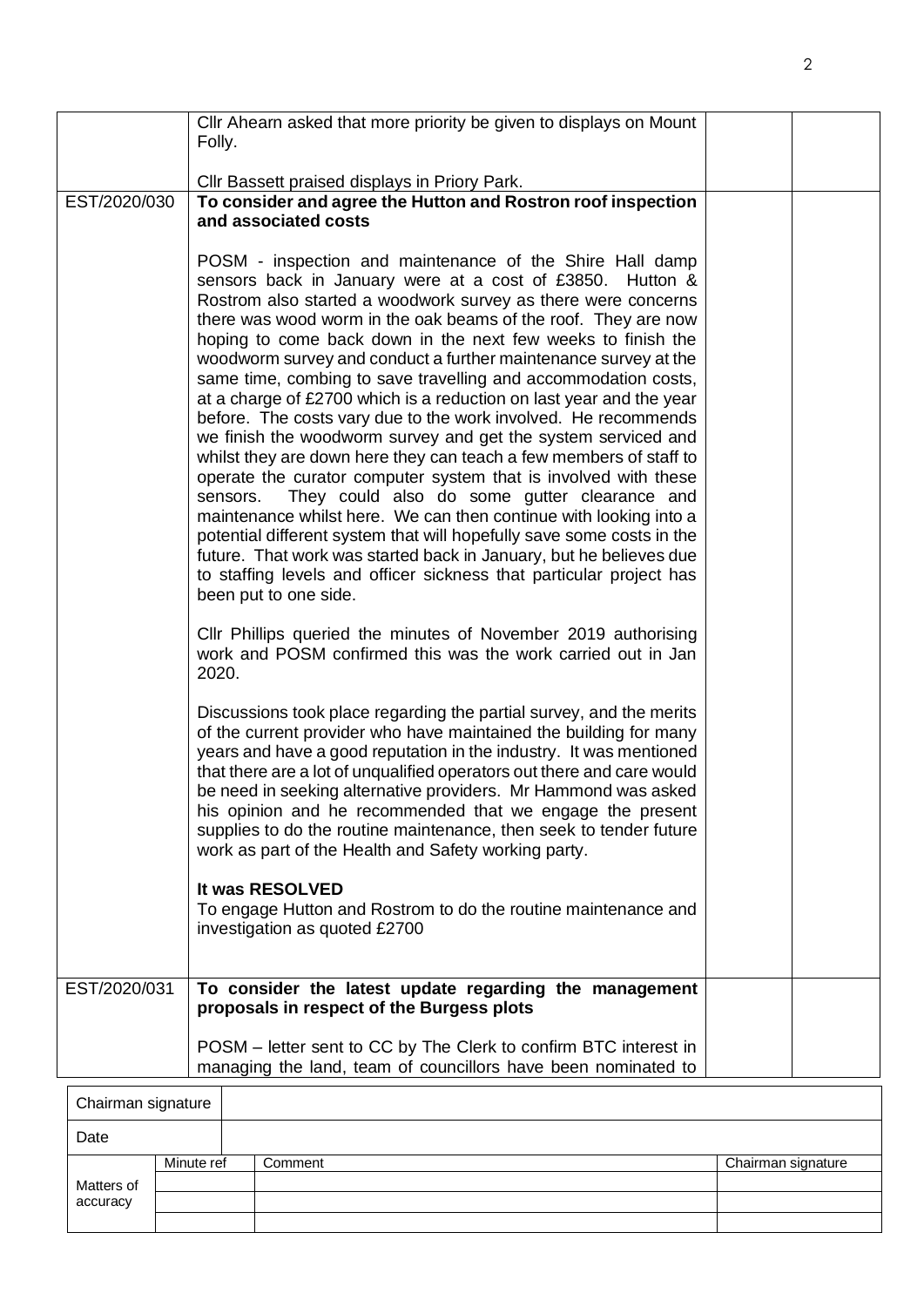Matters of accuracy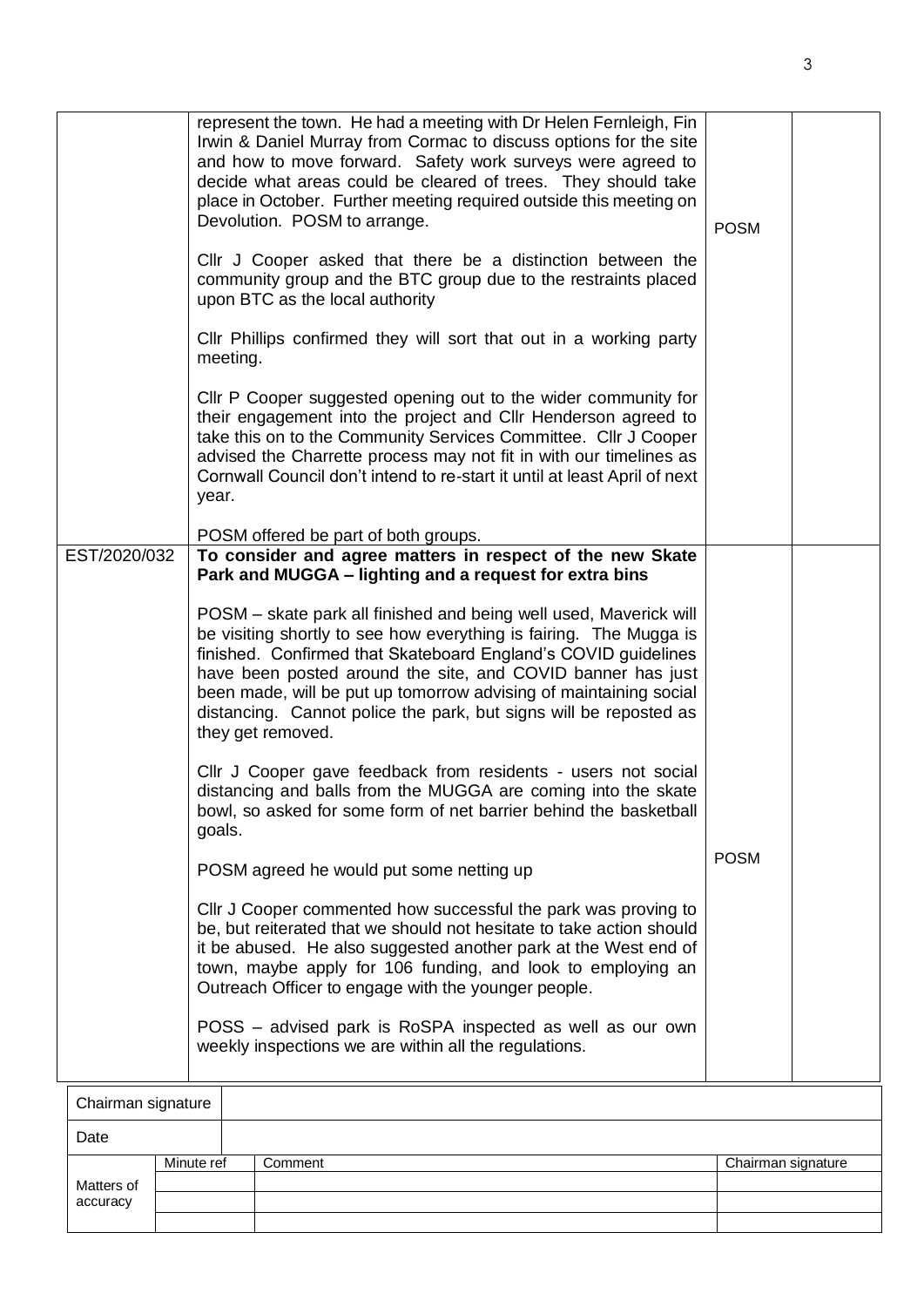|              | POSM – Ordered more bins, they should arrive shortly, they will be<br>placed on top of the bank, along with some benches. There will<br>then be 5 bins on the site.                                                                                                                                                                                                                                                     |                           |  |
|--------------|-------------------------------------------------------------------------------------------------------------------------------------------------------------------------------------------------------------------------------------------------------------------------------------------------------------------------------------------------------------------------------------------------------------------------|---------------------------|--|
|              | CIIr P Cooper – mentioned the old skate park and possible<br>dangerous equipment. POSS advised that this has been dealt with<br>today, removed hazard and fenced off with signs. Cllr Henderson<br>mentioned that parents with younger children were going there.<br>The Parks team have some ideas for the area such as painting<br>games on the floor, some seating and planting.                                     |                           |  |
|              | POSM – lighting at skate park, need planning permission. His plan<br>is to get SSE to come in and do all the groundwork to connect the<br>mains power, conduits are already in, paths can then be tarmac'd<br>then apply for planning permission. The lighting was in the original<br>plan but they are not high enough to light the skate park as we<br>would like and to satisfy safety concerns. £3-4 K cost approx. |                           |  |
|              | POSM to apply for planning permission for the lighting and<br>Chairman to follow up for update                                                                                                                                                                                                                                                                                                                          | POSM/<br>Cllr<br>Phillips |  |
| EST/2020/033 | To consider and agree Priory Pond - Lighting and external<br>sockets, vermin control and associated costs                                                                                                                                                                                                                                                                                                               |                           |  |
|              | POSM – pest controller back in action, he was isolating, doing his<br>regular visits and currently have vermin control around football<br>club, priory park, and Mary Kendal Nursery. There appears to be<br>a reduced number of rats in the park, it will be ongoing that we limit<br>the numbers rather than eradicate them.                                                                                          |                           |  |
|              | Lighting, final price back from preferred contractor to install external<br>sockets, upgrade everything, test, £5625.77 just over the amount<br>previously agreed.                                                                                                                                                                                                                                                      |                           |  |
|              | CIIr J Cooper asked about 106 monies and POSM confirmed we<br>have those funds approx. £24K and can be used around Priory<br>Park for light improving so could get the work done then refund from<br>the 106 fund.                                                                                                                                                                                                      |                           |  |
|              | It was RESOLVED<br>To authorise the expenditure of £5625.77 $+$ VAT to the preferred<br>supplier to get the lighting work in Prior Park done.                                                                                                                                                                                                                                                                           |                           |  |
| EST/2020/034 | To consider and agree matters relating to Fair Park toilets<br>It was agreed to put this forward to the working party, and Brian<br>Hammond was invited by the Chair to comment and he agreed this<br>was best course of action                                                                                                                                                                                         |                           |  |

| Chairman signature |            |         |                    |  |
|--------------------|------------|---------|--------------------|--|
| Date               |            |         |                    |  |
|                    | Minute ref | Comment | Chairman signature |  |
| Matters of         |            |         |                    |  |
| accuracy           |            |         |                    |  |
|                    |            |         |                    |  |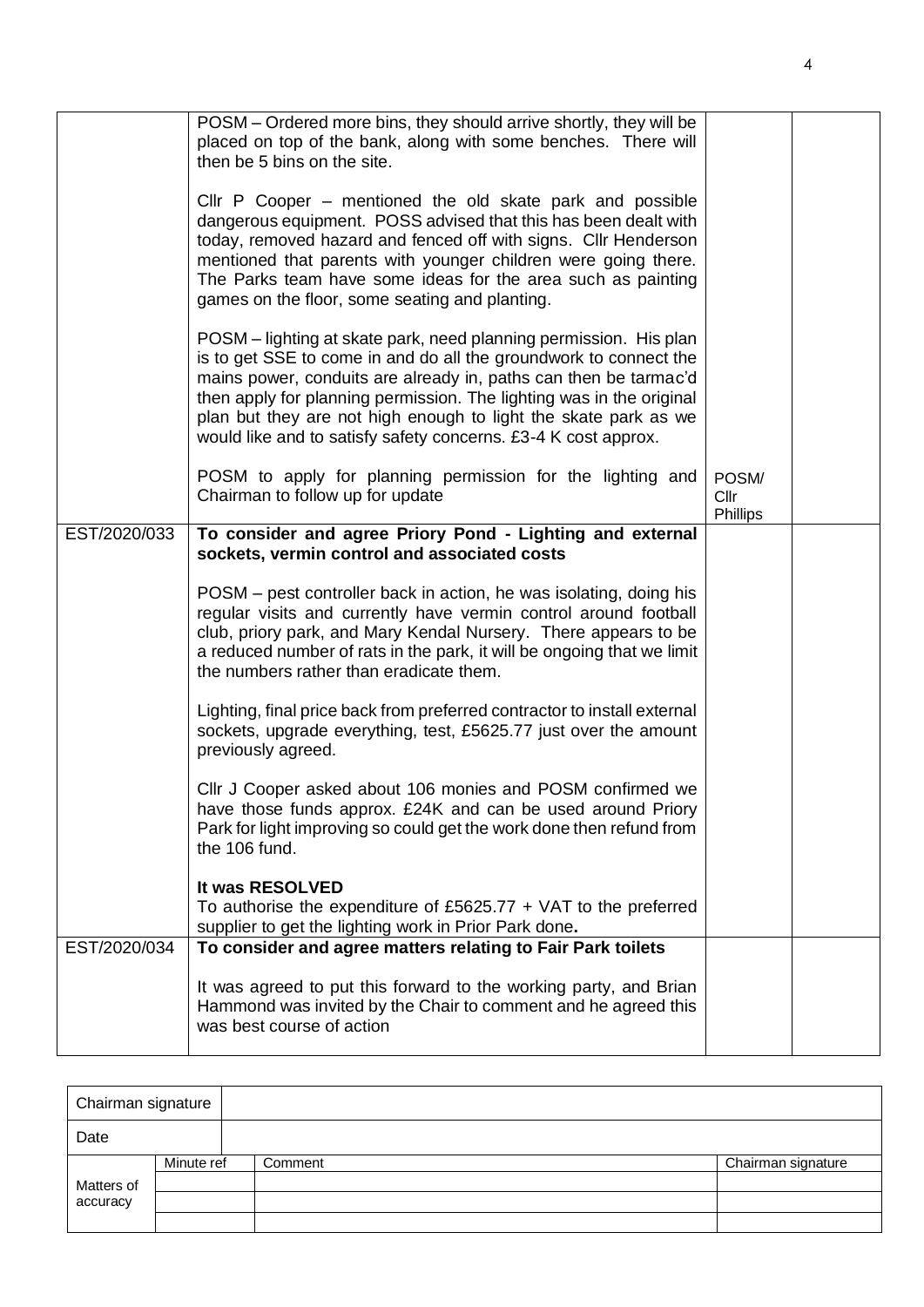| EST/2020/035 | To consider and agree roof safety training and any special<br>requirements or needs to satisfy compliance with safety<br>regulations                                                                                                                                                                                                                                                                                                                               |                      |  |
|--------------|--------------------------------------------------------------------------------------------------------------------------------------------------------------------------------------------------------------------------------------------------------------------------------------------------------------------------------------------------------------------------------------------------------------------------------------------------------------------|----------------------|--|
|              | POSM – the safety of the roof access equipment has to be checked<br>every year, to include staff training and inspection of their PPE.<br>Recently been approached by a new company who are offering an<br>all in one package and to train 5 people for £648 + VAT. Saving on<br>last year. This company can come on $9th$ of this month to do this<br>work.                                                                                                       |                      |  |
|              | It was RESOLVED<br>To authorise expenditure of £648 plus vat for this purpose                                                                                                                                                                                                                                                                                                                                                                                      |                      |  |
| EST/2020/036 | To consider and agree Cemetery data base and mapping<br>arrangements                                                                                                                                                                                                                                                                                                                                                                                               |                      |  |
|              | POSM confirmed they are no further on with this. Not been able to<br>go up to Cemetery to do any updates on the mapping system. He<br>has been updating the database since he took over the task in<br>February, the system is as good as the data that has been inputted<br>and there appears to be incorrect data input in the past. He is cross<br>checking data as he can to correct information. He needs his staff<br>in position to undertake this project. |                      |  |
|              | Mr Hammond expressed that the scope of work to be undertaken<br>is massive.                                                                                                                                                                                                                                                                                                                                                                                        |                      |  |
|              | CIIr J Cooper stressed this is a high priority action, from the audit<br>cemetery records received a reprimand.                                                                                                                                                                                                                                                                                                                                                    |                      |  |
| EST/2020/037 | To receive an update on the clearing and reinstatement of the<br><b>Poors Field site</b>                                                                                                                                                                                                                                                                                                                                                                           |                      |  |
|              | POSM - asked for 3 quotes, had two back, chasing a third. To<br>clear the site, poly tunnel, wood, waste. Plant stock being<br>planted, anything left over can be offered out to community<br>groups.                                                                                                                                                                                                                                                              |                      |  |
|              | CIIr Phillips asked about heavy duty metal hanging baskets,<br>POSM will track them down for keeping.                                                                                                                                                                                                                                                                                                                                                              |                      |  |
|              | Cllr Bassett and Cllr Henderson asked about the rent that BTC<br>paid for Poors Field, they were advised to refer to Accounts Dept.<br>Recommended that this is added to the P&R agenda                                                                                                                                                                                                                                                                            | SAA/<br><b>Clerk</b> |  |
|              | It was RESOLVED<br>To authorise expenditure up to £1800 to clear this site.                                                                                                                                                                                                                                                                                                                                                                                        |                      |  |
|              |                                                                                                                                                                                                                                                                                                                                                                                                                                                                    |                      |  |

| Chairman signature |            |         |                    |
|--------------------|------------|---------|--------------------|
| Date               |            |         |                    |
|                    | Minute ref | Comment | Chairman signature |
| Matters of         |            |         |                    |
| accuracy           |            |         |                    |
|                    |            |         |                    |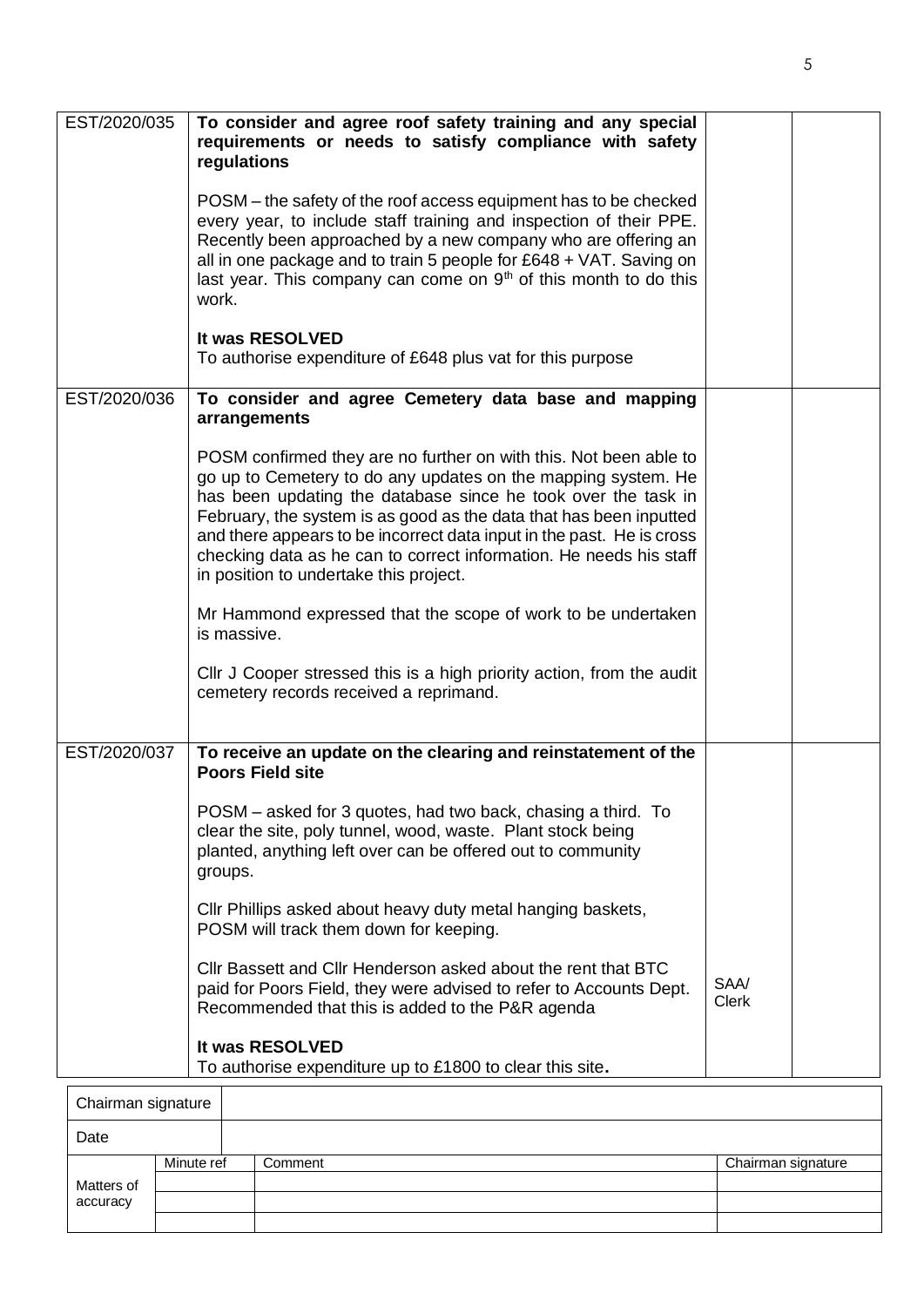| EST/2020/038 | To consider and agree repairs to the clock tower, Bodmin                                                                                                                                                                                                                                                                                           |                         |  |
|--------------|----------------------------------------------------------------------------------------------------------------------------------------------------------------------------------------------------------------------------------------------------------------------------------------------------------------------------------------------------|-------------------------|--|
|              | POSM – two options either pass over to the project team or<br>authorise the team get on with the inspection, making sure the<br>building is secure and watertight for the winter, therefore day to day<br>maintenance.                                                                                                                             |                         |  |
|              | It was RESOLVED to discuss further at project team meeting next<br>week.                                                                                                                                                                                                                                                                           |                         |  |
|              | C Harris – advised committee that PIDs must come in from the<br>working party back to this committee in the form of PIDs and must<br>follow financial regulations, and that any working party must have<br>terms of reference                                                                                                                      |                         |  |
|              | CIIr Phillips clarified the Shire House Suite Working Party has<br>expanded, looking at putting all the properties that need upgrading<br>into one project and looking at getting a project management team<br>with the expertise in to manage it. That is what will be discussed<br>at the meeting next week.                                     |                         |  |
|              | Cllr J Cooper $-$ paying homage to the fact that we want action<br>pointed plans he thinks this committee should set the policies that<br>we want the officers to complete on our behalf and also set the<br>priority of the projects, working with the officers we create a PID<br>which is submitted to the RFO and get that piece of work done. |                         |  |
|              | The Chairman asked the committee how they wanted to take this<br>forward, do they want to decide as a committee to create the PIDs<br>or have working parties.                                                                                                                                                                                     |                         |  |
|              | C Harris – advised that in TORs committee's have the powers to<br>set up committees and working parties but you cannot operate<br>them without terms of reference and protocols, working parties<br>have no powers, they need to refer back to the committees                                                                                      |                         |  |
|              | The Clerk confirmed that the current terms of reference for the<br>Health and Safety working party give the opportunity to put forward<br>recommendations to this committee.                                                                                                                                                                       |                         |  |
|              | Cllr Brown – discussed at the health and safety meeting the urgent<br>need to bring in a project management team, local contracts,<br>professionals in place to manage this accordingly.                                                                                                                                                           |                         |  |
|              | Town Clerk – confirmed the above was agreed, taken to full council<br>but ran out of time to consider so it will need to go on the next full<br>council agenda or P&R agenda for consideration                                                                                                                                                     | Chairs/<br><b>Clerk</b> |  |

| Chairman signature |            |         |                    |  |
|--------------------|------------|---------|--------------------|--|
| Date               |            |         |                    |  |
|                    | Minute ref | Comment | Chairman signature |  |
| Matters of         |            |         |                    |  |
| accuracy           |            |         |                    |  |
|                    |            |         |                    |  |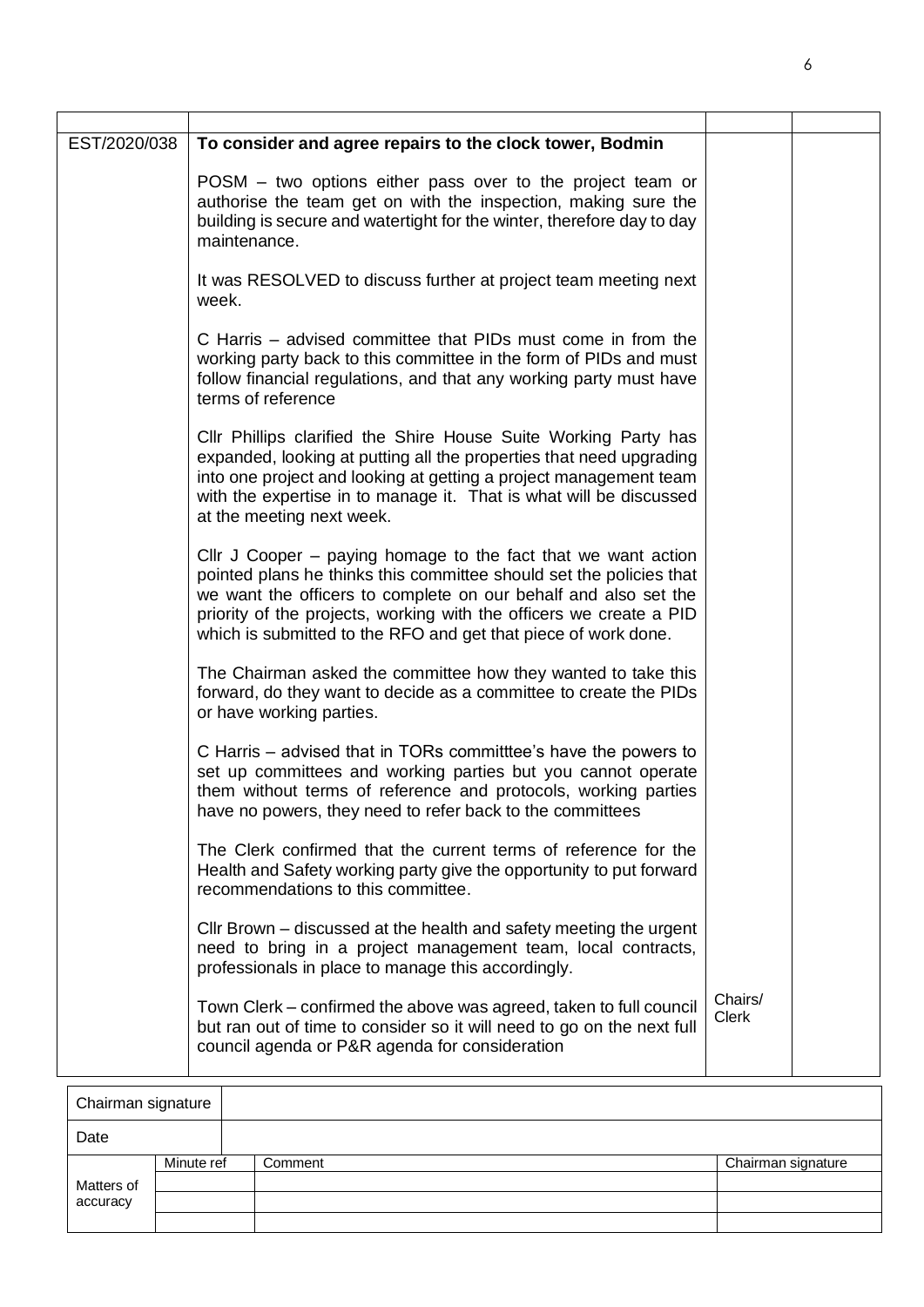|              | It was RESOLVED                                                                                                                                                                                                                                                                                                                                                                                                                                                                                                                                    |             |  |
|--------------|----------------------------------------------------------------------------------------------------------------------------------------------------------------------------------------------------------------------------------------------------------------------------------------------------------------------------------------------------------------------------------------------------------------------------------------------------------------------------------------------------------------------------------------------------|-------------|--|
|              | To ask the Estates Manager to appoint a local builder in the scope                                                                                                                                                                                                                                                                                                                                                                                                                                                                                 |             |  |
|              | of what can be achieved to do remedial works to make the building                                                                                                                                                                                                                                                                                                                                                                                                                                                                                  |             |  |
|              | as safe and water secure, and taking their advice we can look at                                                                                                                                                                                                                                                                                                                                                                                                                                                                                   |             |  |
|              | taking it forward once that is done                                                                                                                                                                                                                                                                                                                                                                                                                                                                                                                |             |  |
|              | Estate manager confirmed it would be a re slate of the roof rather<br>than a few missing tiles.                                                                                                                                                                                                                                                                                                                                                                                                                                                    |             |  |
| EST/2020/039 | To discuss the meeting held with Barrett Homes with<br>reference to Amenity Land                                                                                                                                                                                                                                                                                                                                                                                                                                                                   |             |  |
|              | POSM cancelled meeting, Cllr Ahearn agreed to take Cllr Stubbs<br>place on the relevant committee, EST2020/014 refers. POSM<br>agreed to re-arrange the meeting and copy Cllr Henderson in.                                                                                                                                                                                                                                                                                                                                                        | <b>POSM</b> |  |
| EST/2020/040 | To consider and agree the refurbishment of the Shire House,<br><b>Shire Hall and Works Yard project</b>                                                                                                                                                                                                                                                                                                                                                                                                                                            |             |  |
|              | After much discussion with no resolutions this was differed to later<br>in the meeting.                                                                                                                                                                                                                                                                                                                                                                                                                                                            |             |  |
|              | When we came back to this item Brian Hammond clarified what he<br>had sent to Bodmin Town Council:                                                                                                                                                                                                                                                                                                                                                                                                                                                 |             |  |
|              | As a result of the last Health & Safety Meeting Brian Hammond put<br>forward costs to the Clerk to deliver a briefing for scoping out the<br>consultants to carry out the project management team work dated<br>15 September, with an itemized menu of project advisor services,<br>broken down under 9 different headings, the cost would range<br>between £3-3.5K. To assist the Estates team through the<br>procurement process of getting a project team, documentation to<br>tenderers, attending interviews, drawing up reports as and when. |             |  |
|              | Clerk reminded the committee that all discussions should then take<br>place within the Health & Safety working party so that no one was<br>missed out, and minutes are recorded.                                                                                                                                                                                                                                                                                                                                                                   |             |  |
|              | CIIr Phillips summarised the point being discussed. There is a<br>massive task of Health and Safety requirements and refurbishment<br>the buildings that need to be put to a project management team,<br>experts, we tell them what we want done, they will manage the lot,<br>at a cost. This part of the expenditure is to get us to a level where<br>we can get that team in place.                                                                                                                                                             |             |  |
|              | Brian Hammond left meeting 9.19 pm and further lengthy<br>discussions took place.                                                                                                                                                                                                                                                                                                                                                                                                                                                                  |             |  |
|              | It was RESOLVED<br>To suspend Standing Orders allowing Mr Hammond to speak                                                                                                                                                                                                                                                                                                                                                                                                                                                                         |             |  |

| Chairman signature |            |         |                    |
|--------------------|------------|---------|--------------------|
| Date               |            |         |                    |
|                    | Minute ref | Comment | Chairman signature |
| Matters of         |            |         |                    |
| accuracy           |            |         |                    |
|                    |            |         |                    |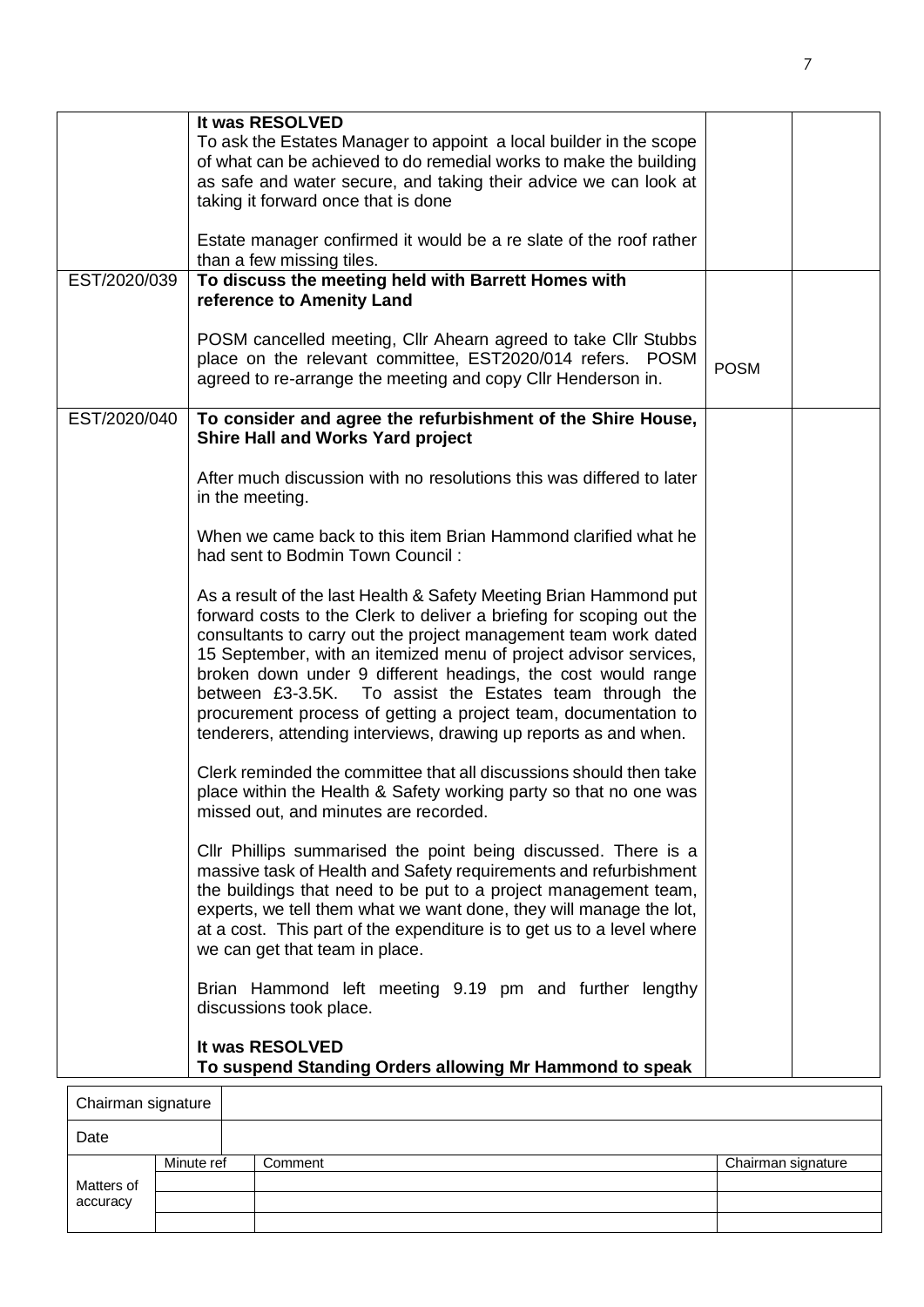|              | It was RESOLVED<br>To authorise expenditure for instructing Health and Safety<br>Associates to assist with the preparation of a briefing for the<br>purpose of obtaining expressions of interest from project<br>management teams to manage and prepare safety audit<br>recommendations works.                                                                                                                                                                                                                                                                                                                                                                                                                                                                                      |  |
|--------------|-------------------------------------------------------------------------------------------------------------------------------------------------------------------------------------------------------------------------------------------------------------------------------------------------------------------------------------------------------------------------------------------------------------------------------------------------------------------------------------------------------------------------------------------------------------------------------------------------------------------------------------------------------------------------------------------------------------------------------------------------------------------------------------|--|
| EST/2020/041 | To consider a proposal from Cllr Barbery in respect of<br>quotations for work                                                                                                                                                                                                                                                                                                                                                                                                                                                                                                                                                                                                                                                                                                       |  |
| EST/2020/042 | Cllr Barbery withdrew this item<br>To consider a proposal from Mr Miller in respect of Old Berry<br><b>Tower Cemetery</b><br>His proposal was examined, and the project was supported in<br>principle on 26 September 2019 asking for some more details.                                                                                                                                                                                                                                                                                                                                                                                                                                                                                                                            |  |
|              | It was RESOLVED that the Assistant Estates Manager meet up<br>with Mr Miller to discuss his proposal and how they can work<br>together on the project.                                                                                                                                                                                                                                                                                                                                                                                                                                                                                                                                                                                                                              |  |
| EST/2020/043 | To consider and agree, if appropriate, a temporary vehicle<br>access request Moor View, Bodmin<br>It was RESOLVED<br>To refer this matter to the next Full Council Meeting for<br>consideration                                                                                                                                                                                                                                                                                                                                                                                                                                                                                                                                                                                     |  |
| EST/2020/044 | To consider updates on the following matters<br>Updates were given by the Parks Manager and deputy Parks<br>manager<br><b>Gates for Fair Park</b><br>Work starting on the 5 <sup>th</sup> so all the accesses to Fair Park will have<br>barriers in place with new gates,<br><b>Memorial tree planting</b><br>Been approached by a lady wanting to put a memorial tree in<br>priory park, reservations about setting a precedent, damage to the<br>tree etc. It was noted that the Parks team would offer her to get<br>involved in tree planting work as an option.<br><b>Priory Park War Memorial</b><br>21 <sup>st</sup> September, back to Drew memorials, it will take a couple of<br>weeks to correct the names and return in time to be re-installed<br>for Remembrance Day, |  |

| Chairman signature |            |         |                    |
|--------------------|------------|---------|--------------------|
| Date               |            |         |                    |
| Matters of         | Minute ref | Comment | Chairman signature |
|                    |            |         |                    |
| accuracy           |            |         |                    |
|                    |            |         |                    |